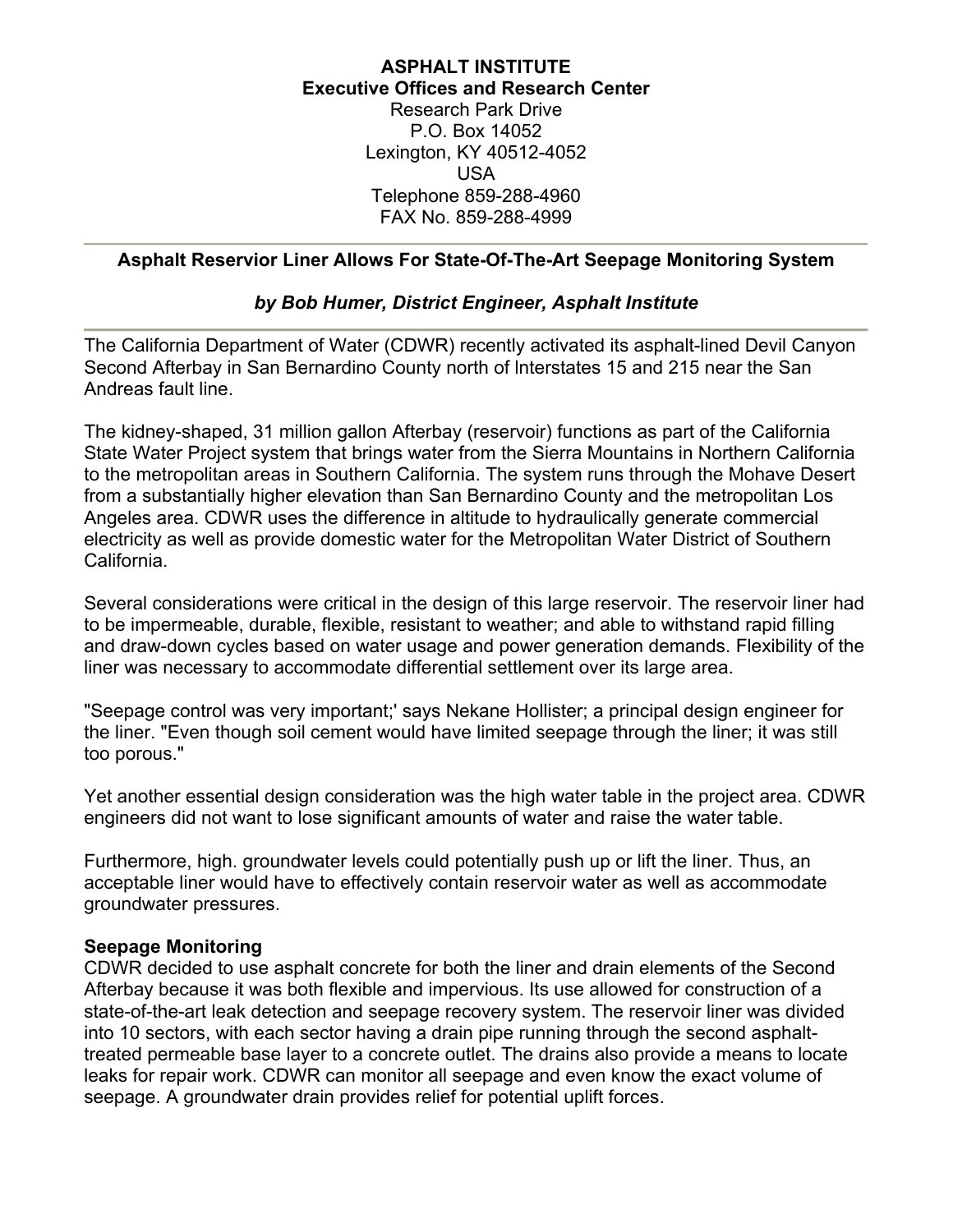Currently; seepage through the liner under a full reservoir is less than 20 gallons per minute. In a recent inspection by Bob Wu, CDWR Assistant Field Engineer for the Devil Canyon facility, only one of the ten sector drains showed signs of leakage, and that was very small.

# **Design**

The 19 inch thick liner on the bottom of the reservoir was composed of a 7-inch drainage layer of asphalt treated permeable base (ATPB) placed on the prepared subgrade. Two inches of hydraulic asphalt, serving as a secondary liner; was placed on the ATPB. Six inches of ATPB, designed to collect leakage, was then placed on the secondary liner. The ATPB was then overlaid with 4 inches of hydraulic asphalt, which serves as the primary impervious liner. CDWR used the "E" gradation in the Asphalt Institute's Asphalt in Hydraulics (MS-12) manual to provide the required permeability for the open graded asphalt ATPB. Mix design for the hydraulic asphalt was based on Asphalt in Hydraulics gradation "B".

The ATPB has 22 percent air voids and is a well-draining mix. The hydraulic asphalt has 7.5 to 8 percent asphalt cement and a high dust to asphalt ratio. It contains less than 3 percent air voids and is truly impervious, a guard for the leak detection system. Any seepage that gets through the first 4 inches of primary liner is recovered by the asphalt-treated drainage layer and discharged into a monitoring pump.

The reservoir slope is composed of crushed drain rock on prepared sub grade, 3 inches of ATPB, 2 inches of hydraulic asphalt, 3 more inches of ATPB drainage course, topped by 4 inches of hydraulic asphalt.

Design also included a 2 to 3 millimeter-thick mastic seal coat over the entire surface of the liner. After researching reservoirs lined with hydraulic asphalt, Hollister found that an asphaltic mastic seal coat was a common practice on European reservoirs and had been used on some U.S. reservoirs. "Based on our research, we included the mastic seal coat in the specifications" says Hollister.

The mastic seal is a mixture of hot liquid asphalt and pulverized limestone that bonds well with the underlying asphalt. The mastic seals small cracks in the liner surface and protects it from degradation due to ultra-violet rays, oxidation and algae growth.

# **Compaction**

Compaction for the liner was achieved with double drum rollers, rubber-tired rollers and vibratory drum rollers. Paving and compaction equipment were moved down the reservoir slopes with a winch. Hot-mix asphalt placed on slopes were compacted to a minimum of 96 percent of the 35-blow Marshall laboratory maximum density. Hot-mix asphalt placed on the bottom liner was compacted to a minimum of 98 percent of the 35 blow Marshall laboratory maximum density.

In applying the mastic seal to the slopes, the contractor used a three-wheeled vehicle-a trike with an insulated tank and squeegee. He used a crane to haul the trike up and down the slopes while dispensing the mastic. The mastic for the reservoir bottom was dispensed by a tank truck fitted with a squeegee. Although the actual application of the mastic was less than the specified 2 to 3 millimeters, the seal is expected to add many years to the service life of the liner.

The cost of the entire project was approximately \$50 million. It required six million cubic yards of excavation. Reservoir liner construction included 149,000 tons of hot asphalt. Advanco Constructors of Upland, California, was the general contractor; Matich Company of Banning,